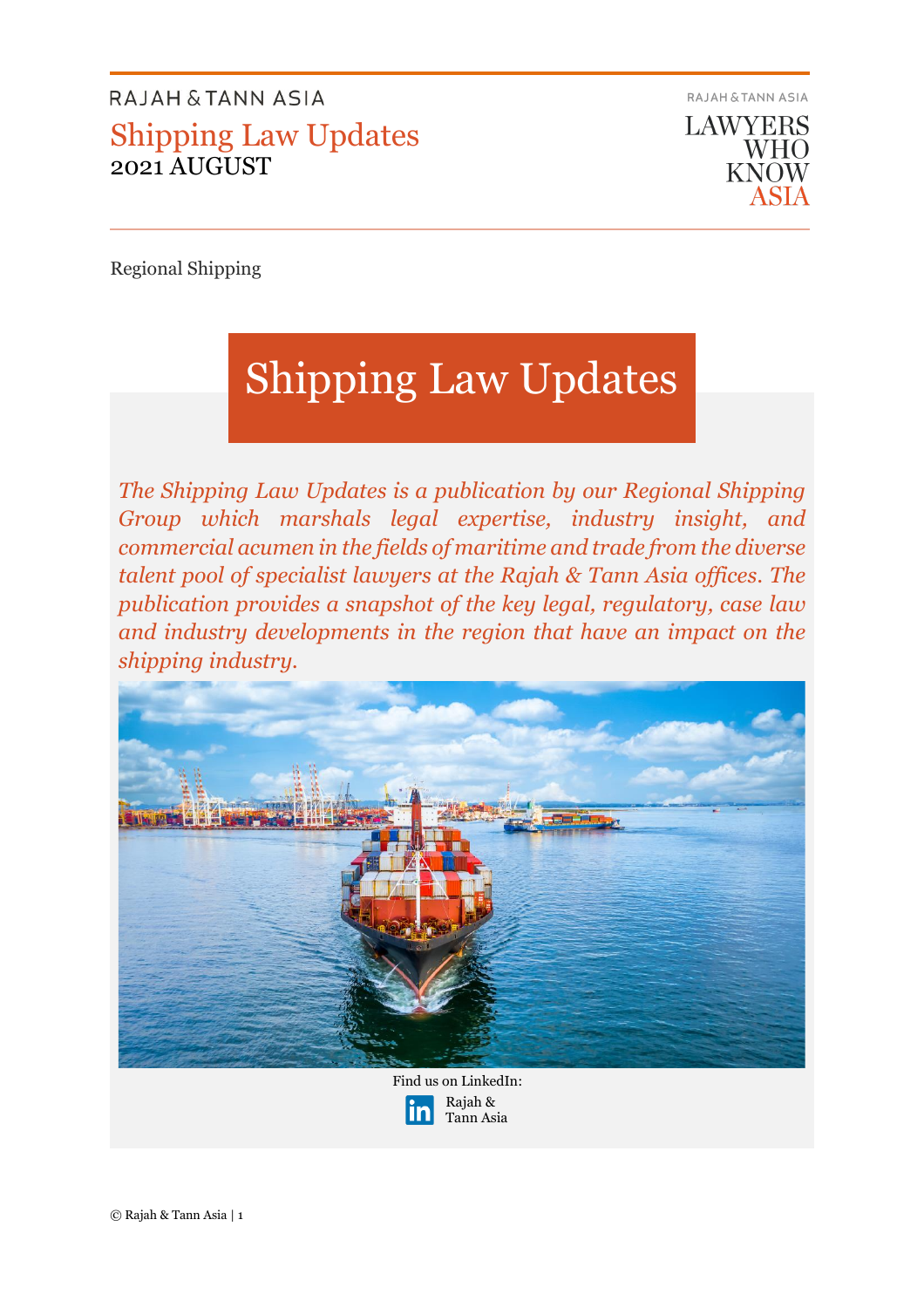RAJAH & TANN ASIA



Regional Shipping

### **Introduction**

In this issue, we report on the amendments to the rules of service of admiralty writs and warrants of arrest in Malaysia to ensure safety amidst the COVID-19 pandemic. We also look at developments in the rules for the registration and licensing of shipbreaking and ship recycling in the Philippines.

### **Malaysia: Amendment to Rules of Service of Admiralty Writs and Warrants of Arrest**

#### **Introduction**

"*Times are changed; we also are changed with them*", said the Roman poet *Publius Ovidius Naso*.

In keeping with these wise words, the Rules Committee of the Malaysian Courts have made changes to the method of service of admiralty *in rem* writs and warrants of arrest.

These changes form part of a slew of amendments to ensure that the practice of law in Malaysia remains uninterrupted, despite the restrictions brought about by the COVID-19 pandemic. The changes, drafted with input from the Malaysian Bar's Shipping and Admiralty Law Committee, provide an alternative to the usual method of service of *in rem* writs and warrants.

This Update will discuss the changes and the intentions behind them. The changes came into force on 15 December 2020.

#### **The Usual Position**

Actions *in rem* are actions against a *res*, whether a vessel (or ship), cargo or freight. Warrants of arrest are sought by *in rem* claimants to ensure that their claim is secured.

It has therefore long-been the practice in Common Law jurisdictions that the writ and warrant of arrest in an *in rem* claim against a vessel be served on the vessel itself (as distinct from service on the shipowners).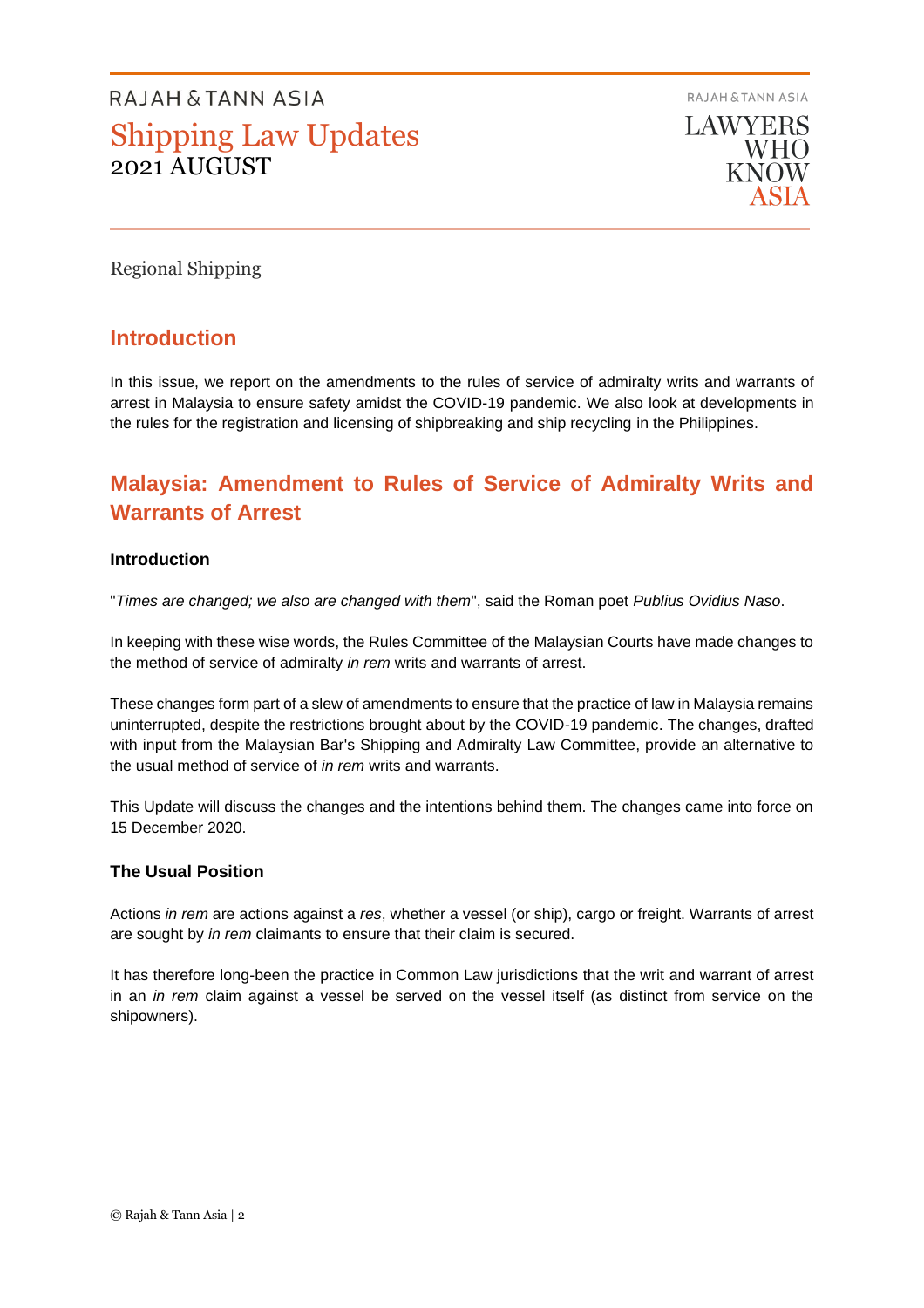RAJAH & TANN ASIA



Regional Shipping

This is done by:<sup>1</sup>

- (a) Affixing the writ and warrant *'for a short time on any mast of the ship or on the outside of any suitable part of the ship's superstructure'*; and,
- (b) *'On removing the writ or warrant, leaving a copy of it affixed on a sheltered, conspicuous part of a ship'*.

In practice, this method of service requires the Admiralty Sheriff (and the claimant's solicitors) to liaise with the Master and crew of a vessel to board the vessel, explain the effect of the writ and warrant to the Master and affix the writ and warrant on the vessel; all impossible to do without the cooperation (or at least acquiescence) of and communication with Master and crew.

This method of service however exposes all involved - whether Master and crew, Admiralty Sheriff or claimant's solicitors - to the risk of contracting COVID-19 due to the close working conditions on board vessels and the (often prolonged) discussions that take place. Consequently, shipowners, law firms and court personnel will have to consider whether those involved in the service of the writ and warrant should be (amongst others) isolated from the workforce whilst awaiting swab test results.

#### **The New Provision**

The new Order 70 rule 10 (1A) of the Rules of Court reads:<sup>2</sup>

*"Notwithstanding paragraph (1) above, the Court or Registrar may, in exceptional circumstances, direct that the service of the writ in an action in rem or a warrant of arrest be effected by affixing the writ or warrant on the outside of any suitable part of the ship's hull or superstructure and followed immediately thereafter with an electronic communication of a copy thereof by or on behalf of the Sheriff as notice to the owners and/or demise charterers of the ship, the ship's master or managers or local agent, and the relevant marine department, by e-mail or other means."* (Emphasis added)

#### *What does this mean?*

The amendment (in summary) does away with the requirement to board the vessel when serving the writ and warrant. It allows the Admiralty Sheriff (usually accompanied by the claimant's solicitors) to merely affix the writ and warrant on the hull of the ship, and to then bring notice of the arrest to the owners or demise charterers, etc., by means of electronic communication.

<sup>1</sup> Order 70 rule 10 of the Rules of Court 2012.

<sup>2</sup> Section 1 of the Rules of Court (Amendment) 2020.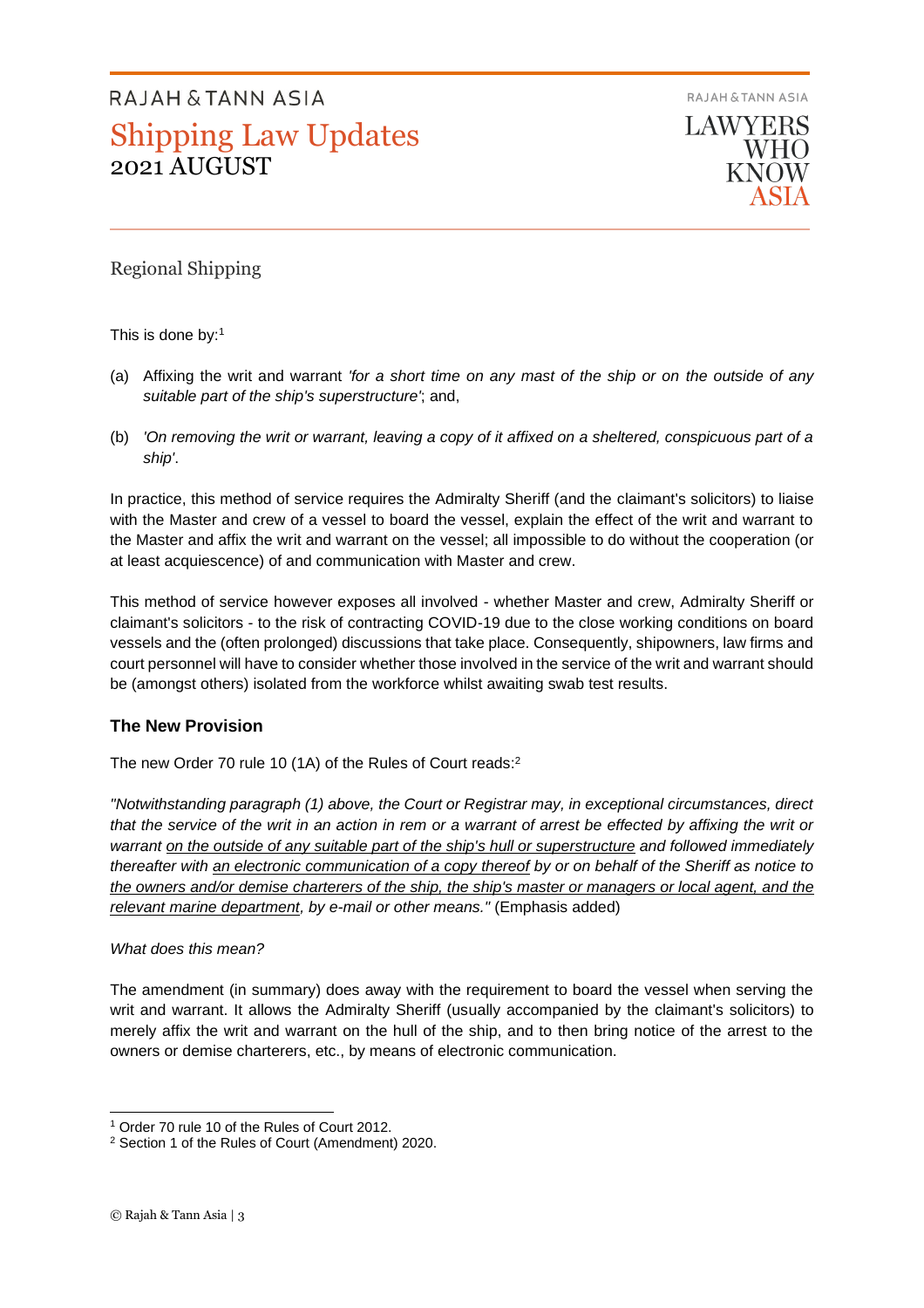RAJAH & TANN ASIA



#### Regional Shipping

The changes eliminate the need for the Admiralty Sheriff (or the claimant's solicitors) to board the vessel, have physical contact with the Master and crew, explain the effect of the legal procedure and generally risk all parties – whether crew, Marshall or solicitors - contracting the COVID-19 virus.

This change, which can be relied on in light of *'exceptional circumstances'*, safeguards the interest of all involved by:

- (a) Maintaining the long-standing practice that the writ and warrant be served to the vessel;
- (b) Mitigating the risks associated with that long-standing practice by obviating any need of physical contact between the parties; and,
- (c) Ensuring the speedy notification to all parties concerned with the vessel's employment, of the fact that the vessel is the subject of *in rem* proceedings.

#### *Practical Steps*

Perhaps the most practical step to be taken by a claimant in an *in rem* claim is to take note of the new requirement and ensure that both the spirit and letter of the law is complied with.

The claimant should then also ensure that the affidavit of service (usually sworn by the Admiralty Sheriff or the claimant's solicitors) accurately reflects the manner in which the writ and warrant was served.

This can be done by ensuring the affidavit details the time and place that the writ and warrant was served and exhibits the relevant excerpts of the electronic communication that took place with the shipowners or the demise charterers, etc. of the vessel.

#### **Conclusion**

It is heartening to know that Malaysia (in line with other Common Law jurisdictions such as Singapore and Australia) has brought into force changes to ensure that the service of *in rem* writs and warrants of arrest are unimpeded by the pandemic. These changes – reflecting both long-standing practice and incorporating modern technology – will benefit practitioners and industry players alike.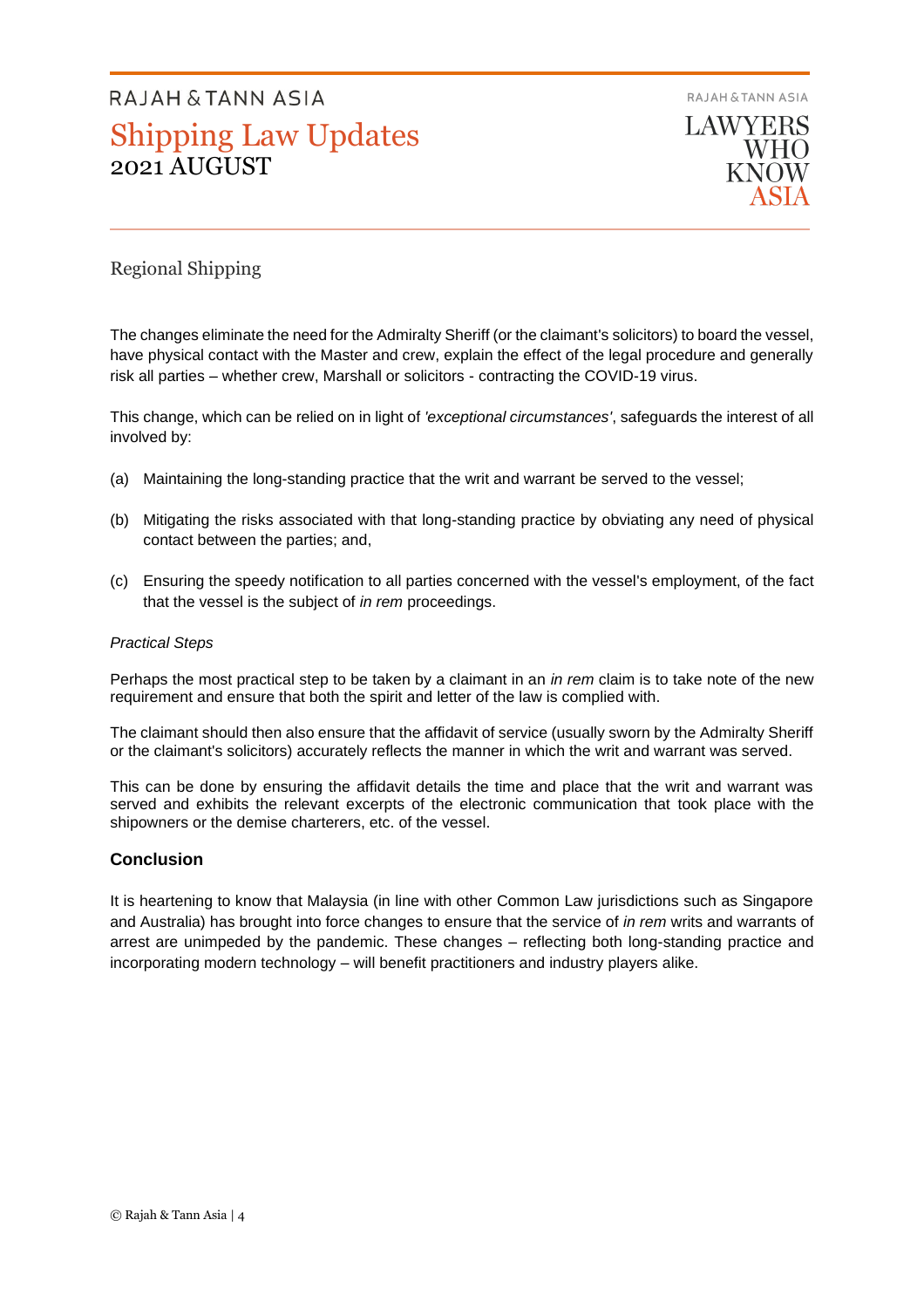RAJAH & TANN ASIA

**LAWYERS** WHO **KNOW** 

Regional Shipping

#### **Further Information**

Should you have any queries on the above development, please feel free to contact:

**Clive Navin Selvapandian** Partner, Christopher & Lee Ong

T + 60 3 2273 1919 [Clive.selvapandian@christopherleeong.com](mailto:Clive.selvapandian@christopherleeong.com)

Clive is both a member of the Malaysian Bar's Shipping and Admiralty Law Committee and Treasurer of the International Malaysian Society of Maritime Law

### **The Philippines: Registration and Licensing of Shipbreaking and Ship Recycling**

The Philippines' Maritime Industry Authority (MARINA), the Philippine government office in charge of accrediting shipbuilding and shipbreaking enterprises, has issued Memorandum Circular No. SR-2020- 01 ("**MC 2020-01**") prescribing the rules for the registration and licensing of shipbreaking and ship recycling.

Under MC 2020-01, entities are required to obtain a "one-time" certificate of registration from MARINA before engaging in shipbreaking or ship recycling activities. In addition to the certificate of registration, MARINA will issue licences to entities engaged in shipbreaking and ship recycling. The license is a prerequisite for the availment of incentives and is effective for five years (subject to the annual submission of the required documents). One of the incentives available to shipbreaking and ship recycling entities is value-added tax exemption on importation of certain goods.

MC 2020-01 provides two classes for entities engaged in shipbreaking and ship recycling. Class A entities may dismantle or scrap ships more than 80 meters in length while Class B entities can work on ships no longer than 80 meters.

Entities intending to engage in shipbreaking and ship recycling activities are required to possess the following:

- (a) The articles of incorporation state that the entity is authorised to engage in shipbreaking and ship recycling;
- (b) Paid-up capital of at least Php25,000,000.00 (for Class A entities, the requirement is Php50,000,000);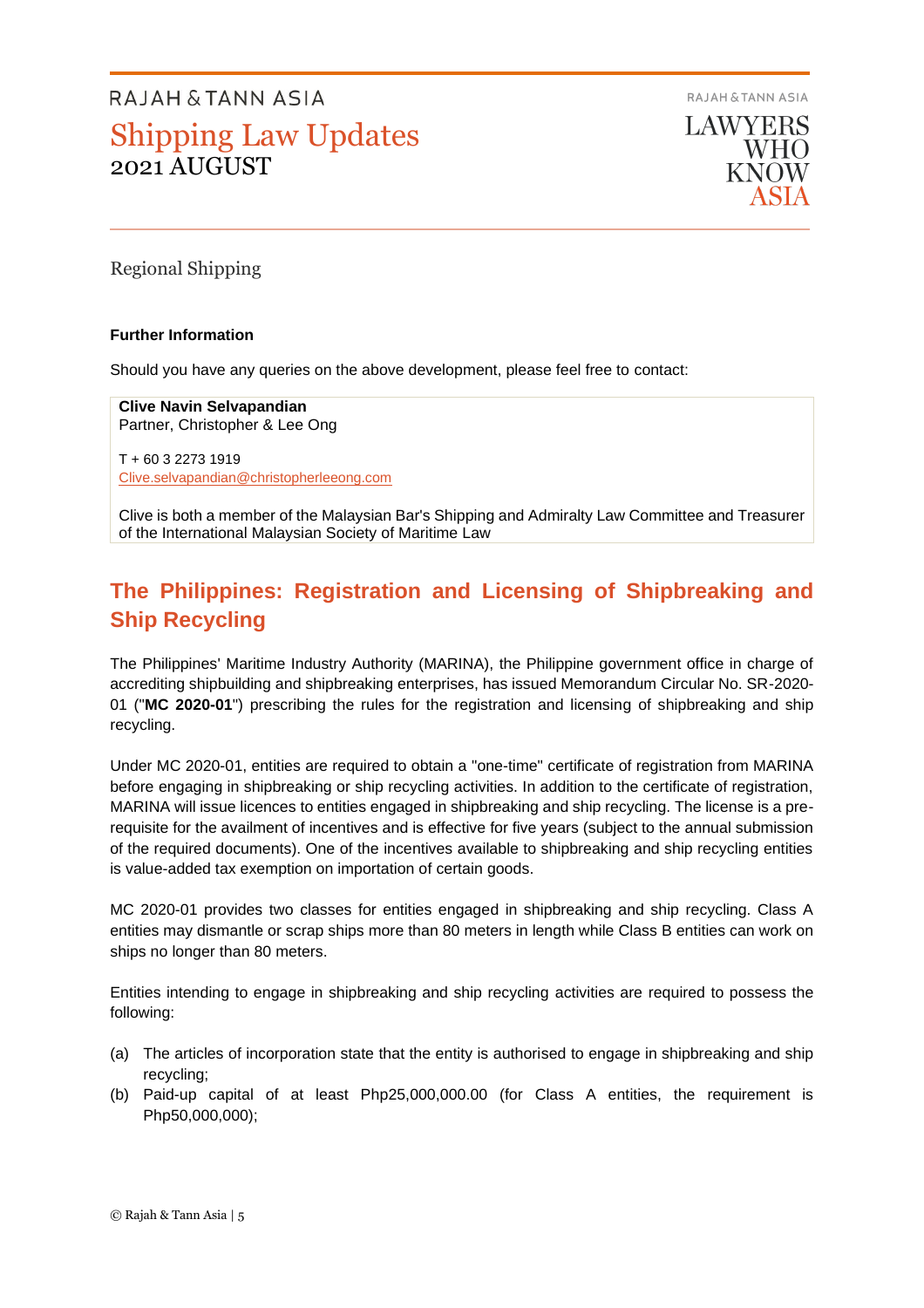RAJAH & TANN ASIA



#### Regional Shipping

- (c) Ownership or possession (through a lease with a term of at least five years) of the site where the shipbreaking and ship recycling facility will be built;
- (d) ISO 9001:2015 certification;
- (e) Certification issued by a government recognised organisation or a certification body accredited by accreditation bureaus associated with Pacific Accreditation Cooperation; and
- (f) Compliance with (i) the Department of Labor and Employment's guidelines on occupational safety and health in the shipbuilding, shipbreaking and shiprepair industries, and (ii) the Department of Environment and Natural Resources's (DENR) procedures and standards for the management of hazardous wastes.

MC 2020-01 provides that shipbreaking and ship recycling enterprises are required to do the following before dismantling a ship: (a) submit a shipbreaking or ship recycling plan to MARINA, and (b) obtain a shipbreaking and ship recycling permit from MARINA. Additionally, entities importing ships for the purpose of shipbreaking and ship recycling are required to obtain authorisation to import from MARINA. The imported ship shall be inspected by MARINA before issuing the shipbreaking and ship recycling permit.

Shipbreaking and ship recycling activities may only be undertaken at the registered yard. MARINA, however, may allow on-site shipbreaking activities for the following reasons:

- (a) Danger to navigation caused by the ship;
- (b) The repositioning of the ship is unsafe;
- (c) Unavailability of a MARINA-registered shipbreaker;
- (d) Marine pollution may be caused by the ship; and
- (e) Other cases requiring immediate attention and warranting public interest.

On-site shipbreaking activities should be covered by a "Special Permit for on-site shipbreaking" issued by Marina and other permits issued by relevant government agencies.

Our C&G team, in conjunction with our Singapore colleagues from Rajah & Tann Singapore LLP, has had occasion lately to advise on various practical and fiscal aspects of transboundary movement and responsible treatment of old tanker tonnage that was designated for breaking-up potentially in Indonesia or the Philippines.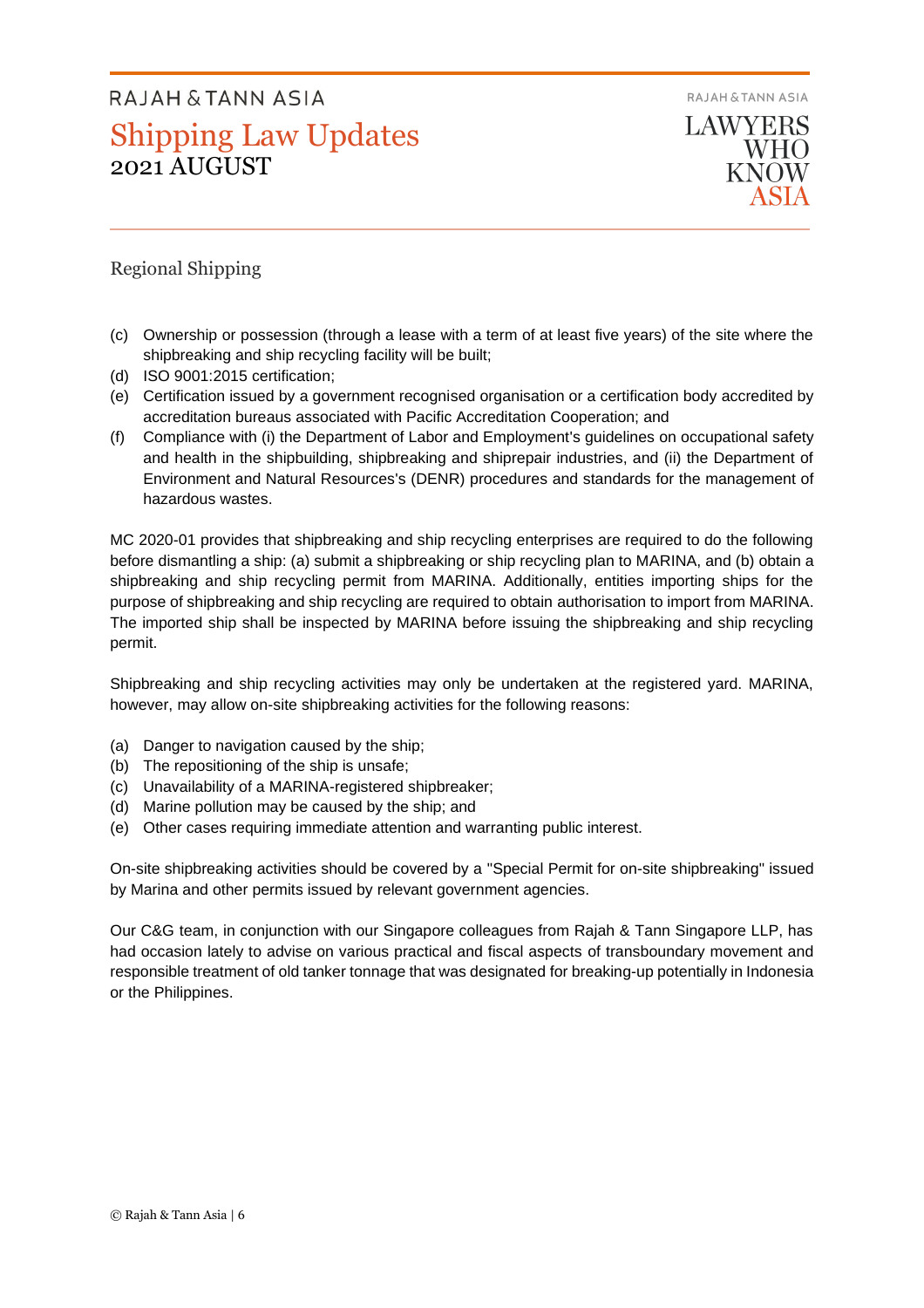RAJAH & TANN ASIA

**LAWYERS WHO KNOW** 

Regional Shipping

#### **Further Information**

Should you have any queries on the above development, please feel free to contact:

| Vladi Miguel (Miggy) S. Lazaro | Deborah Sobrepeña-Lacson   |
|--------------------------------|----------------------------|
| Partner, C&G Law               | Partner, C&G Law           |
| T +632 8894 0377 to 79         | T +632 8894 0377 to 79     |
| vmslazaro@cagatlaw.com         | deb.sobrepena@cagatlaw.com |

### **About the Regional Shipping Group**

Managing a complex portfolio of high-end shipping work throughout the region, in both "wet" and "dry" contentious matters, as well as in ship finance and other non-contentious matters, our shipping practice is quite simply the dominant force in Asia within this highly specialised area.

With varied areas of expertise and a wealth of experience, coupled with keen commercial acumen, our shipping partners are endorsed by *Chambers Global* and *The Legal 500 Asia Pacific* as leading practitioners and experts in the shipping arena. Collectively and individually, we have won testimonials as Asian counsel of first resort in shipping and trade-related work.

Our regional shipping team in Asia comprises over 40 lawyers with diverse backgrounds from in-house and seagoing experience to certified marine engineers, and a resident master mariner based in Singapore, all of which gives us an edge. With multi-cultured lawyers qualified in their respective home jurisdictions (China, Indonesia, Malaysia, Myanmar, the Philippines, Singapore, Thailand, Vietnam) – some of whom are dual-qualified and also admitted to the English roll – we can certainly reach and assist you *wherever***, and** *whenever* **you need us**.

Find out more about our Regional Shipping Group [here.](https://www.rajahtannasia.com/our-practices/shipping-international-trade)

If you would like to find out how we may assist you, do touch base with us at [shippinglaw@rajahtann.com](mailto:shippinglaw@rajahtann.com) or our team members below.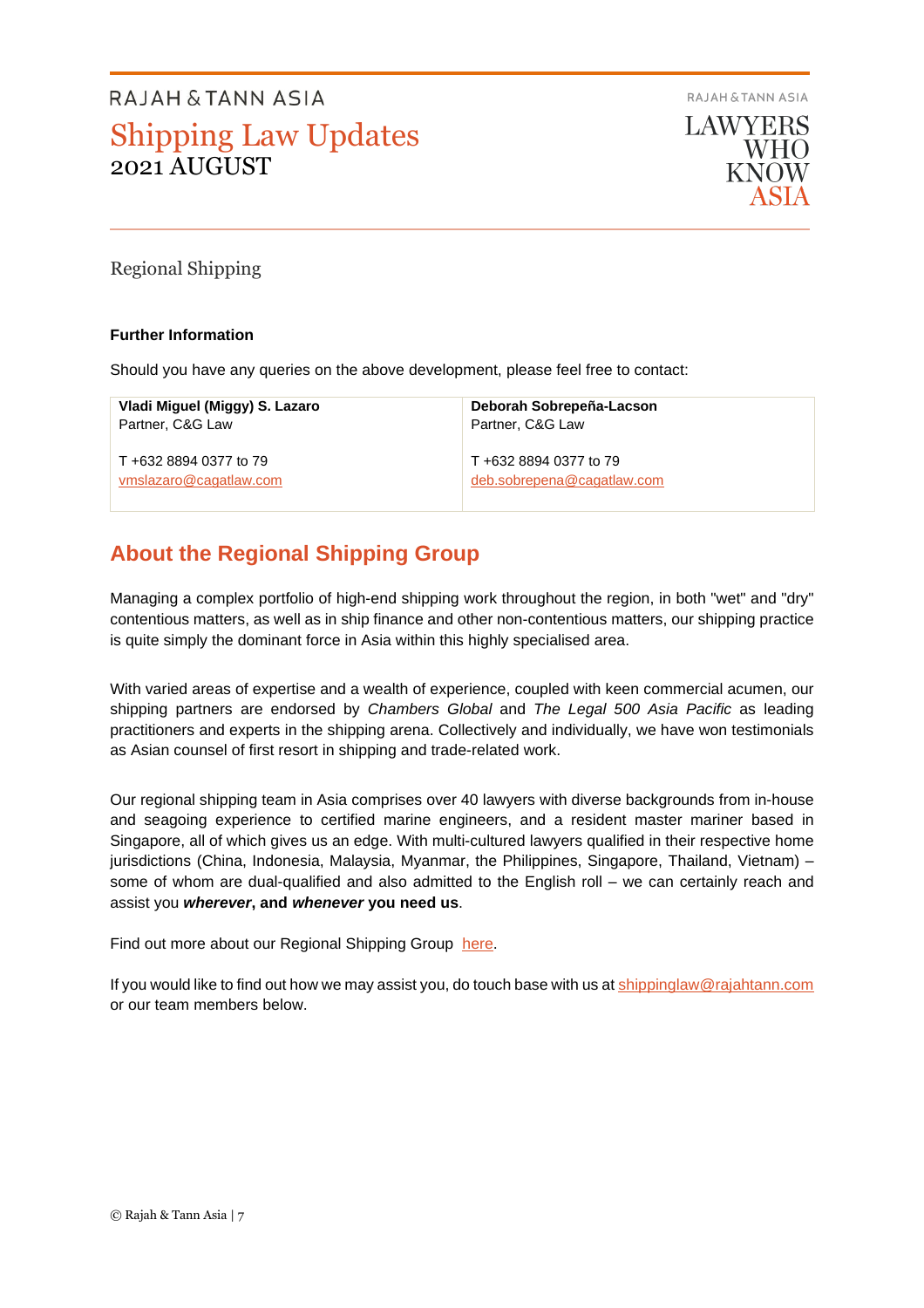RAJAH & TANN ASIA



Regional Shipping

# Regional Key Contacts

#### **China**



**Yu Zheng** Rajah & Tann Singapore LLP Partner (Foreign Lawyer)

T +65 6232 0613 [yu.zheng@rajahtann.com](mailto:yu.zheng@rajahtann.com)

#### **Indonesia**



**Eri Hertiawan** Assegaf Hamzah & Partners Partner

T +62 21 2555 7800 [e](mailto:eri.hertiawan@ahp.id)[ri.hertiawan@ahp.id](mailto:eri.hertiawan@ahp.id) 

**Malaysia**



**Jainil Bhandari** Christopher & Lee Ong Partner

T + 65 6232 0601 [jainil.bhandari@rajahtann.com](mailto:jainil.bhandari@rajahtann.com)



**Clive Navin Selvapandian** Christopher & Lee Ong Partner

T + 60 3 2273 1919 [Clive.selvapandian@christopherleeon](mailto:Clive.selvapandian@christopherleeong.com) [g.com](mailto:Clive.selvapandian@christopherleeong.com)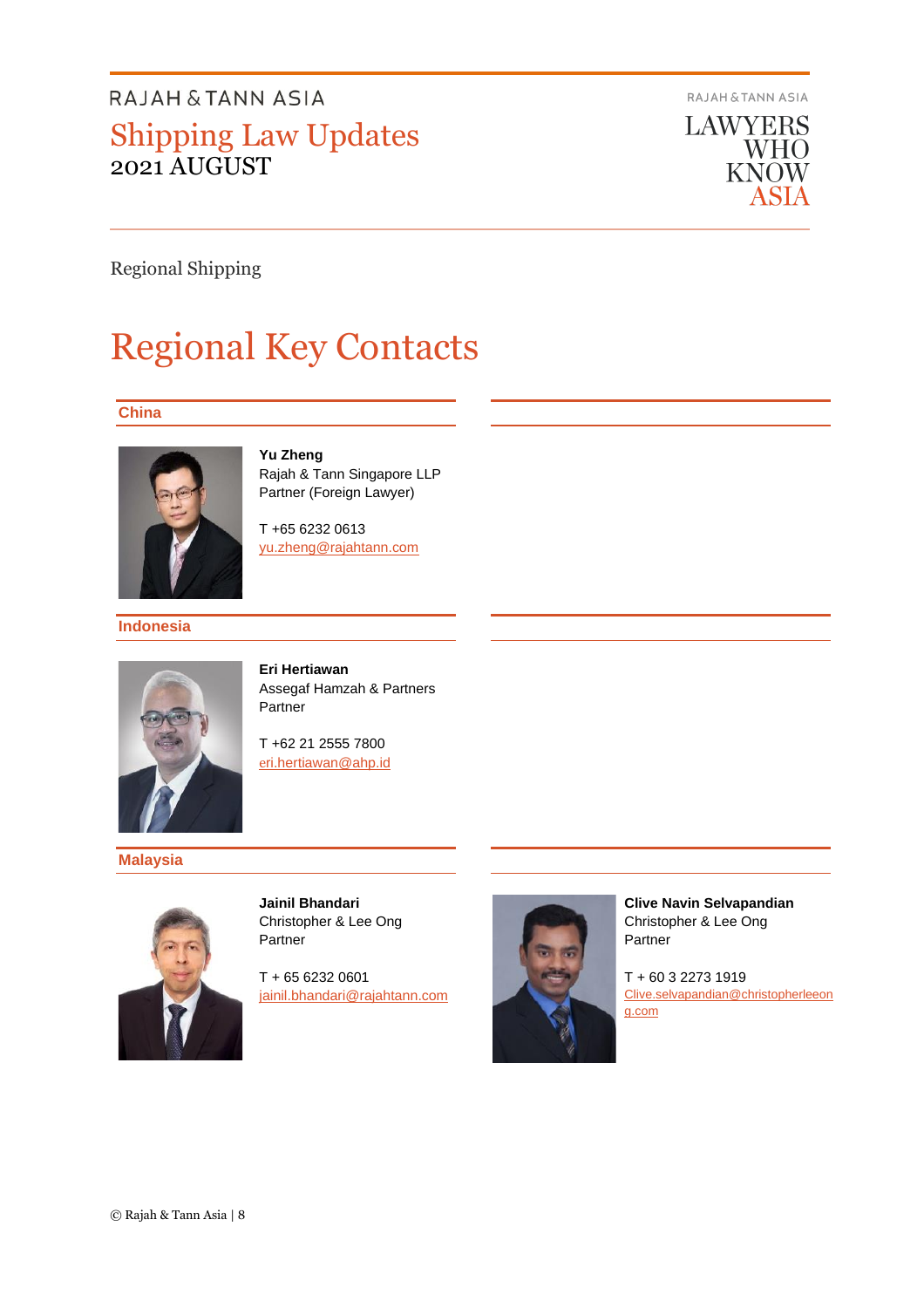RAJAH & TANN ASIA

**LAWYERS** WHO<br>KNOW ASIA

### Regional Shipping

#### **Myanmar**



**Jainil Bhandari** Rajah & Tann Myanmar Company Limited Director

T + 65 6230 0601 [jainil.bhandari@rajahtann.com](mailto:jainil.bhandari@rajahtann.com)

**Philippines**



**Ben Domnic R. (Ben) Yap** C&G Law Managing Partner

T +632 8894 0377 to 79 [bdryap@cagatlaw.com](mailto:bdryap@cagatlaw.com)



**Vladi Miguel (Miggy) S. Lazaro** C&G Law Partner

T +632 8894 0377 to 79 [vmslazaro@cagatlaw.com](mailto:vmslazaro@cagatlaw.com)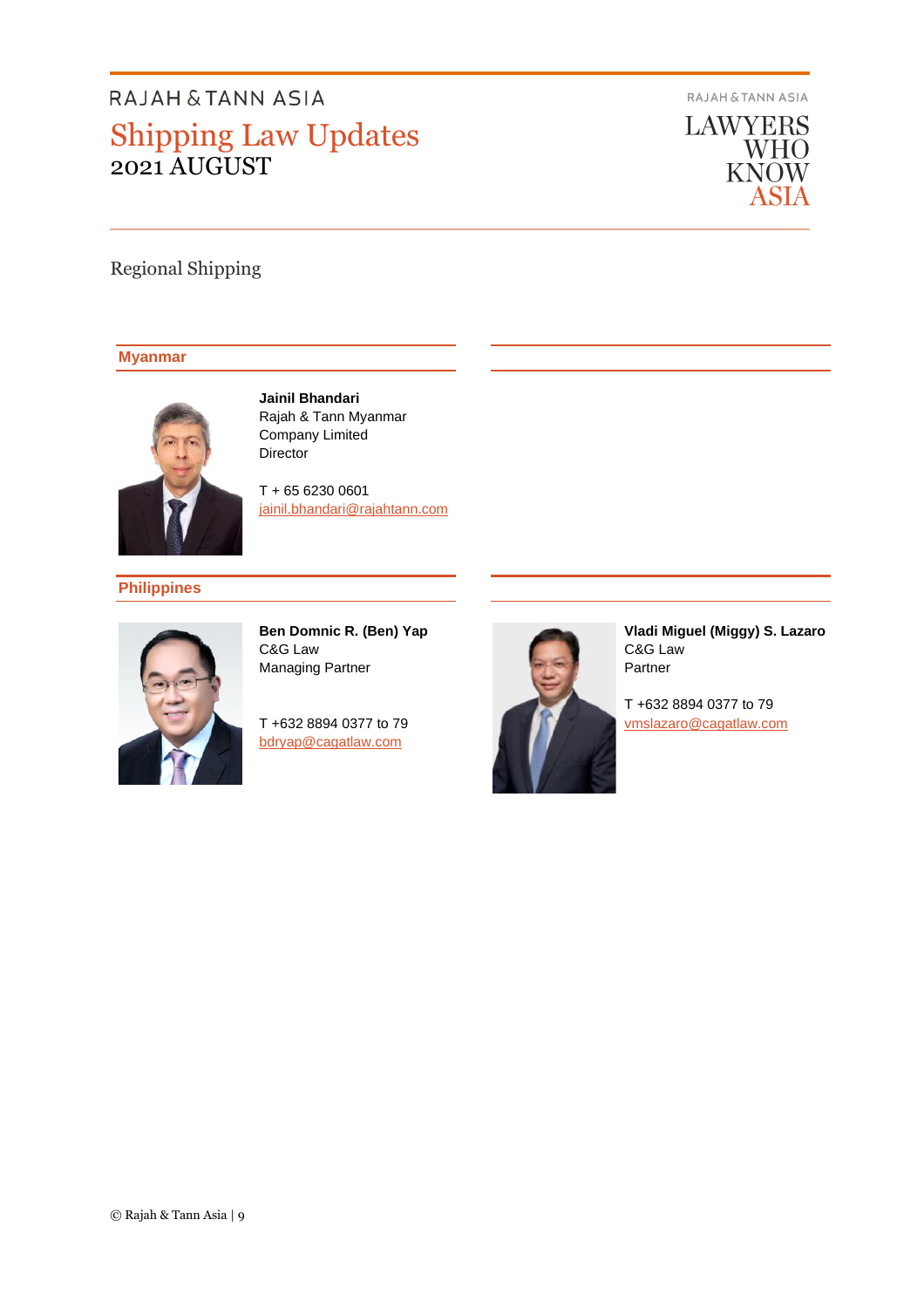RAJAH & TANN ASIA



### Regional Shipping

#### **Singapore**



**Leong Kah Wah** Rajah & Tann Singapore LLP Head, Dispute Resolution

T +65 6232 0504 [kah.wah.leong@rajahtann.com](mailto:kah.wah.leong@rajahtann.com)



**Toh Kian Sing, SC** Rajah & Tann Singapore LLP Head, Shipping & International **Trade** 

T +65 6232 0614 [kian.sing.toh@rajahtann.com](mailto:kian.sing.toh@rajahtann.com)

**Melisa Uremovic** R&T Asia (Thailand) Limited Deputy Managing Partner

T +66 2656 1991 [Melisa.u@rajahtann,com](mailto:Melisa.u@rajahtann,com) 



**Krida Phoonwathu** R&T Asia (Thailand) Limited Partner

T +66 2656 1991 [Krida.phoonwathu@rajahtann.com](mailto:Krida.phoonwathu@rajahtann.com)

#### **Vietnam**

**Thailand**



**Dr Chau Huy Quang**  Rajah & Tann LCT Lawyers Managing Partner

T +84 28 3821 2382 [Quang.chau@rajahtannlct.com](mailto:Quang.chau@rajahtannlct.com)



**Logan Leung** Rajah & Tann LCT Lawyers Partner

T +84 28 3821 2382 Logan.leung@rajahtannlct.com

Please feel free to also contact Knowledge and Risk Management at [eOASIS@rajahtann.com](mailto:eOASIS@rajahtann.com)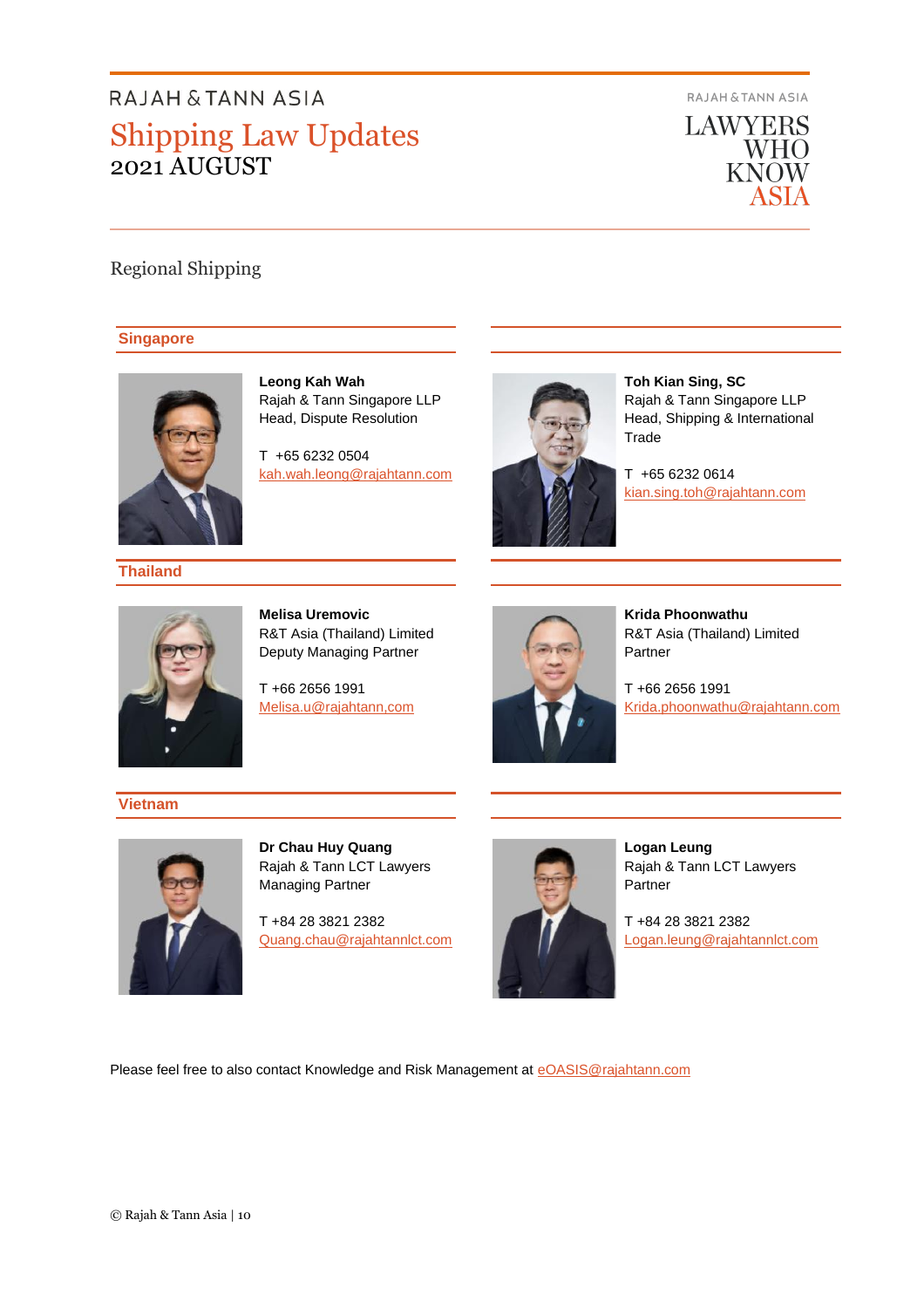RAJAH & TANN ASIA

**LAWYERS WHO** KNOW

# Our Regional Contacts

RAJAH & TANN  $\int$  *Singapore* 

**Rajah & Tann Singapore LLP** T +65 6535 3600 sg.rajahtannasia.com

#### R&T SOK&HENG | *Cambodia*

**R&T Sok & Heng Law Office** T +855 23 963 112 / 113 F +855 23 963 116 kh.rajahtannasia.com

RAJAH & TANN 立杰上海 SHANGHAI REPRESENTATIVE OFFICE | China

**Rajah & Tann Singapore LLP Shanghai Representative Office** T +86 21 6120 8818 F +86 21 6120 8820 cn.rajahtannasia.com

ASSEGAF HAMZAH & PARTNERS | Indonesia **Assegaf Hamzah & Partners**

#### **Jakarta Office**

T +62 21 2555 7800 F +62 21 2555 7899

#### **Surabaya Office**

T +62 31 5116 4550 F +62 31 5116 4560 www.ahp.co.id

RAJAH & TANN | Lao PDR **Rajah & Tann (Laos) Co., Ltd.** T +856 21 454 239 F +856 21 285 261

la.rajahtannasia.com

CHRISTOPHER & LEE ONG | Malaysia

**Christopher & Lee Ong** T +60 3 2273 1919 F +60 3 2273 8310 www.christopherleeong.com

#### RAJAH & TANN  $\mid$  *Myanmar*

**Rajah & Tann Myanmar Company Limited** T +95 1 9345 343 / +95 1 9345 346 F +95 1 9345 348 mm.rajahtannasia.com

#### **GATMAYTAN YAP PATACSIL**

GUTIERREZ & PROTACIO (C&G LAW) | Philippines **Gatmaytan Yap Patacsil Gutierrez & Protacio (C&G Law)**  T +632 8894 0377 to 79 / +632 8894 4931 to 32 F +632 8552 1977 to 78 www.cagatlaw.com

#### RAJAH & TANN  $\parallel$  Thailand

**R&T Asia (Thailand) Limited** T +66 2 656 1991 F +66 2 656 0833 th.rajahtannasia.com

#### RAJAH & TANN LCT LAWYERS | Vietnam **Rajah & Tann LCT Lawyers**

**Ho Chi Minh City Office** T +84 28 3821 2382 / +84 28 3821 2673 F +84 28 3520 8206

#### **Hanoi Office**

T +84 24 3267 6127 F +84 24 3267 6128 www.rajahtannlct.com

Rajah & Tann Asia is a network of legal practices based in Asia.

Member firms are independently constituted and regulated in accordance with relevant local legal requirements. Services provided by a member firm are governed by the terms of engagement between the member firm and the client.

This Update is solely intended to provide general information and does not provide any advice or create any relationship, whether legally binding or otherwise. Rajah & Tann Asia and its member firms do not accept, and fully disclaim, responsibility for any loss or damage which may result from accessing or relying on this Update.